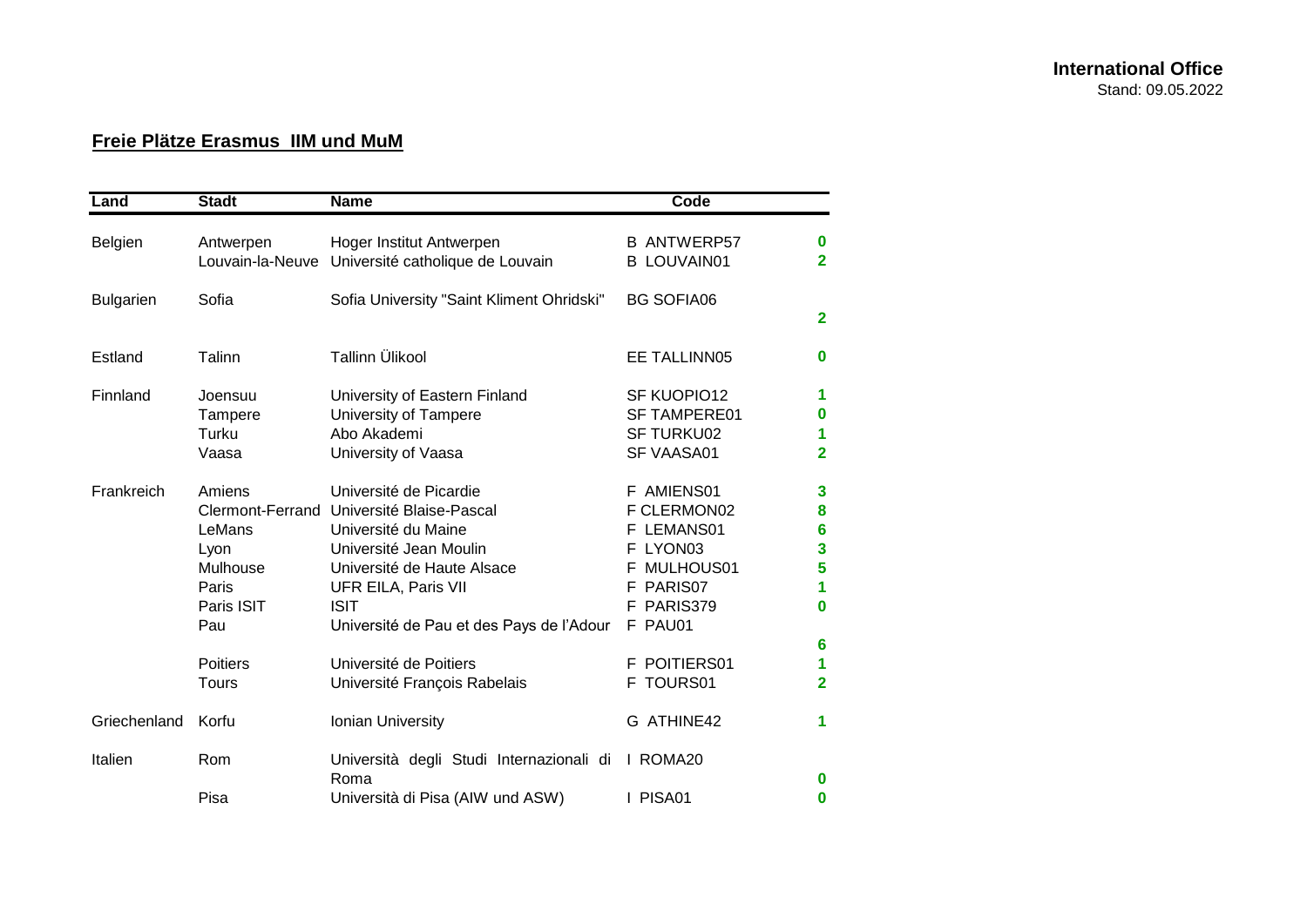|            | Florenz/Mantua                                                            | SSML di Mantova                                                                                                                                                                                        | I MILANO22                                                                                       | $\bf{0}$                                            |
|------------|---------------------------------------------------------------------------|--------------------------------------------------------------------------------------------------------------------------------------------------------------------------------------------------------|--------------------------------------------------------------------------------------------------|-----------------------------------------------------|
| Kroatien   | Osijek<br>Zagreb<br>Zadar                                                 | University of Osijek<br>University of Zagreb<br>University of Zadar                                                                                                                                    | HR OSIJEK01<br>HR ZAGREB01<br>HR ZADAR01                                                         | $\overline{2}$<br>1<br>1                            |
| Litauen    | Siauliai                                                                  | Siauliai University                                                                                                                                                                                    | LT SIAULIA01                                                                                     | $\mathbf{2}$                                        |
| Malta      | Malta                                                                     | University of Malta                                                                                                                                                                                    | MT MALTA01                                                                                       | 1                                                   |
| Norwegen   | Halden<br>Trondheim                                                       | <b>Ostfold College</b><br><b>NTN Universitet Trondeheim</b>                                                                                                                                            | N HALDEN02<br>N TRONDHE01                                                                        | $\bf{0}$<br>$\bf{0}$                                |
| Österreich | Graz                                                                      | Karl-Franzens-Universität                                                                                                                                                                              | A GRAZ01                                                                                         | $\bf{0}$                                            |
| Polen      | Warschau                                                                  | Uniwersytet Warszawski                                                                                                                                                                                 | PL WARSTAW01                                                                                     | $\bf{0}$                                            |
| Portugal   | Porto                                                                     | Universidade do Porto                                                                                                                                                                                  | P PORTO02                                                                                        | 1                                                   |
| Schweden   | <b>Boras</b>                                                              | University of Boras                                                                                                                                                                                    | S BORAS01                                                                                        | $\bf{0}$                                            |
| Schweiz    | Chur                                                                      | FHO Fachhochschule Ostschweiz                                                                                                                                                                          | CH ST-GALL08                                                                                     | 4                                                   |
| Slowenien  | Ljubljana                                                                 | Univerzy v Lubljana                                                                                                                                                                                    | SI LUBLJA01                                                                                      | $\mathbf{2}$                                        |
| Spanien    | Granada<br>Jaen<br>Madrid<br>Oviedo<br>Salamanca<br>Sevilla<br>Valladolid | Universidad de Granada<br>Universidad de Jaen<br>Universidad Complutense de Madrid<br>Universidad de Oviedo<br>Universidad de Salamanca / Avila<br>Universidad de Sevilla<br>Universidad de Valladolid | E GRANADA01<br>E JAEN01<br>E MADRID03<br>E OVIEDO01<br>E SALAMAN02<br>E SEVILLA01<br>E VALLADO01 | 0<br>$\bf{0}$<br>3<br>5<br>$\overline{2}$<br>0<br>5 |
| Türkei     | Izmir<br>Istanbul                                                         | Ege Üniversitesi Izmir<br><b>Okan University</b>                                                                                                                                                       | TR IZMIR02<br>TR ISTANBU22                                                                       | 0<br>1                                              |